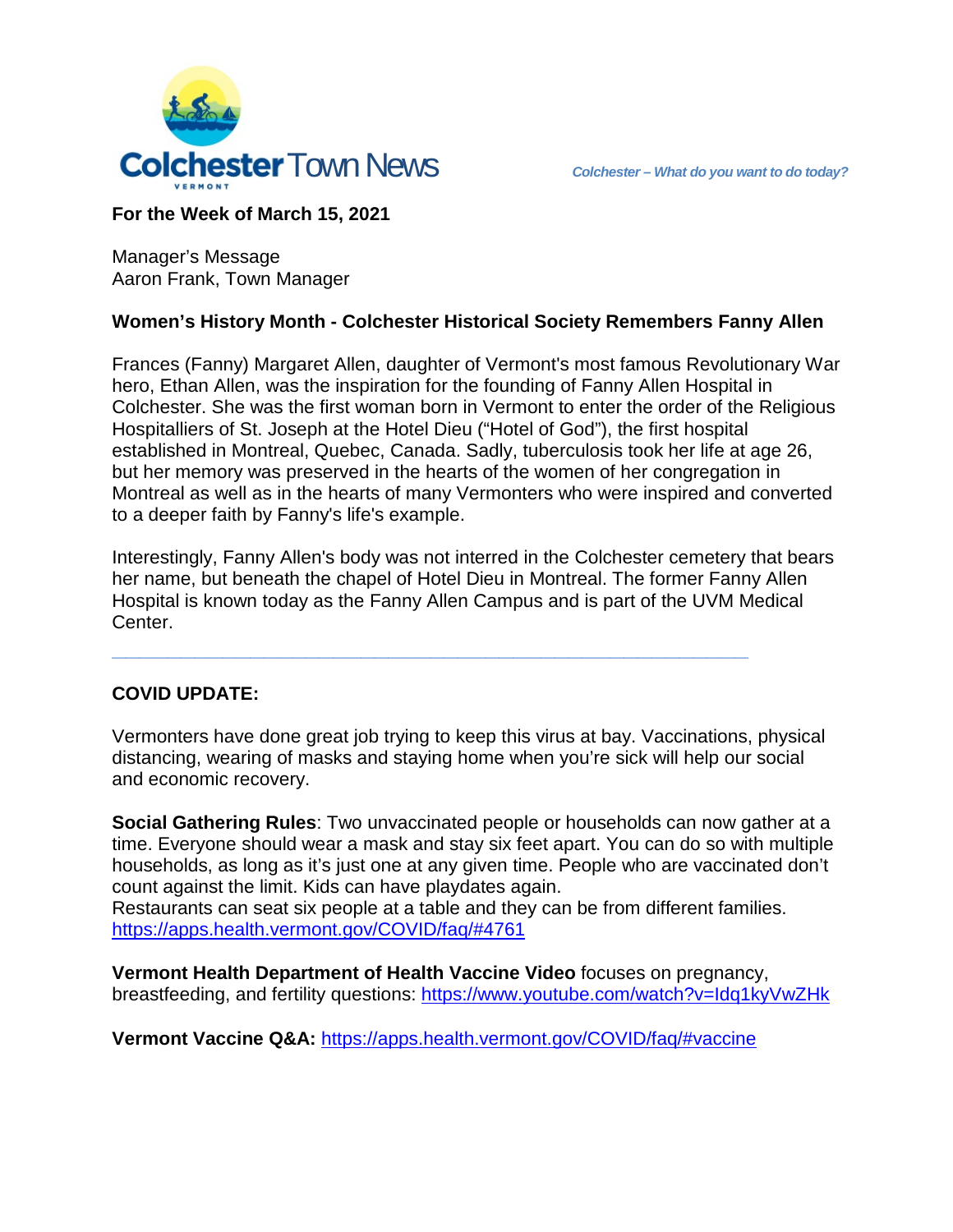

**State Weekly Data:** About 20% of outbreak-associated cases are attributed to workplaces. Nearly all of the cases associated with workplace outbreaks were among staff only. [https://www.healthvermont.gov/sites/default/files/documents/pdf/COVID19-](https://www.healthvermont.gov/sites/default/files/documents/pdf/COVID19-Weekly-Data-Summary-3-12-2021.pdf) [Weekly-Data-Summary-3-12-2021.pdf](https://www.healthvermont.gov/sites/default/files/documents/pdf/COVID19-Weekly-Data-Summary-3-12-2021.pdf)

**Vermont Vaccine Dashboard**: As of 3/15, 143,144 people received their first dose of the COVID-19 vaccine and 76,320 people received their second dose). 26% of Vermonters aged 16 and over received at least one dose. <https://www.healthvermont.gov/covid-19/vaccine/covid-19-vaccine-dashboard>

**Vaccine Rollout and Phasing**: Registration is currently open for residents and staff of long term care facilities, Vermonters who are 65+, those 16+ with certain underlying health conditions, teachers, on site school staff, child care workers, health care personnel, and specified public safety employees. Those without internet or who speak a language other than English can call 855-722-7878. <https://www.healthvermont.gov/covid-19/vaccine/getting-covid-19-vaccine>



# **Food for those in need: Vermont Farmers to Families**

**\_\_\_\_\_\_\_\_\_\_\_\_\_\_\_\_\_\_\_\_\_\_\_\_\_\_\_\_\_\_\_\_\_\_\_\_\_\_\_\_\_\_\_\_**

<https://humanresources.vermont.gov/food-help>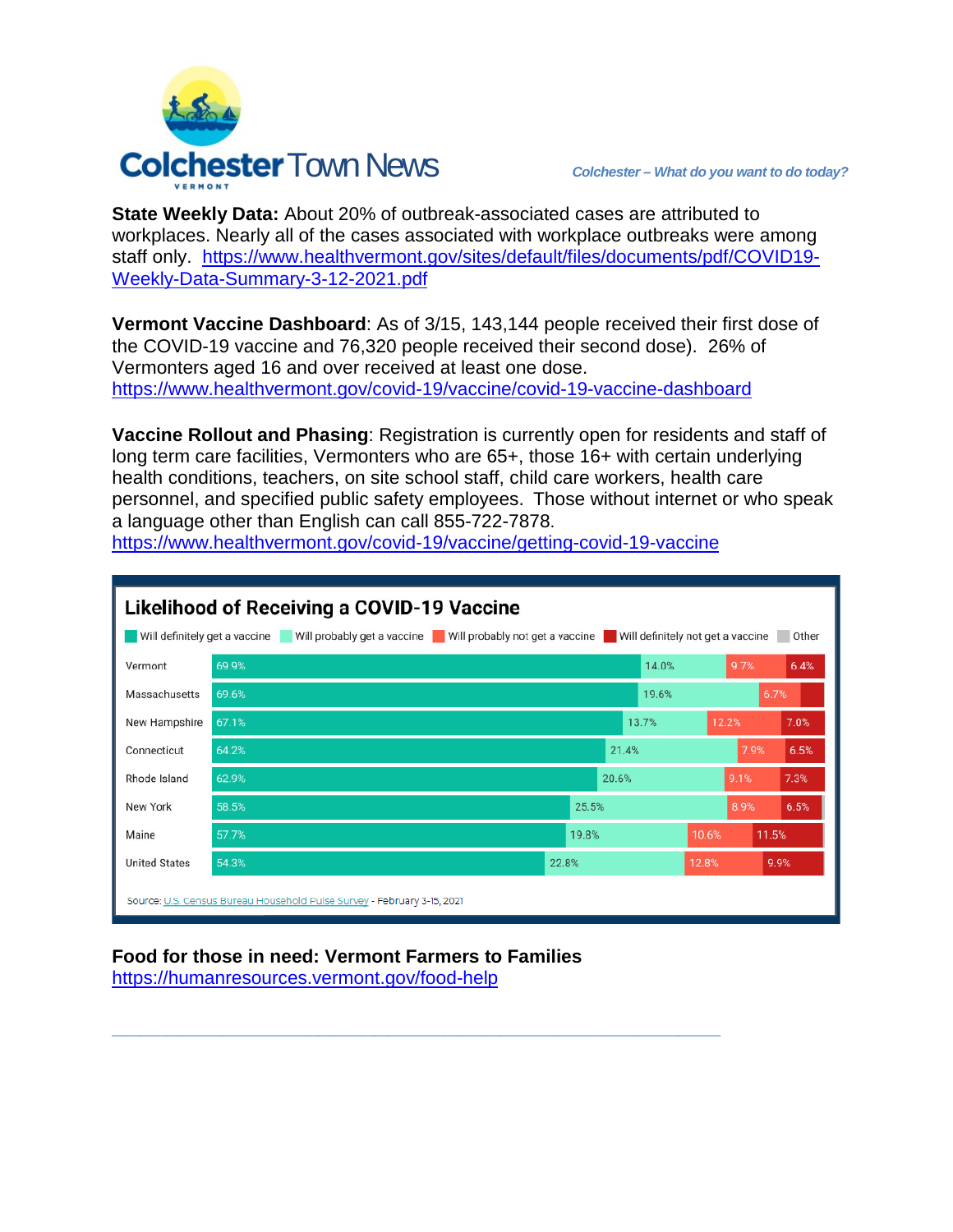



**Glen Cuttitta** Director Parks & Recreation

- We are currently taking registrations for Colchester Youth Lacrosse for the spring season. League teams start for grades 3-8
- The Summer Camp/Program brochure is available online at our website [www.colchestervt.gov](http://www.colchestervt.gov/) Hard copies will no longer be mailed to each household.
- April Vacation Camp for grades K-5 still has a few spots available. You can register on the Parks and Recreation website [www.colchestervt.gov](http://www.colchestervt.gov/)
- Pavilion rental applications are still on hold as we await group gathering sizes for the summer from the State of Vermont.
- As parks begin to open please follow all State of Vermont Outdoor 4.1 Recreation and Fitness guidelines [https://accd.vermont.gov/news/update-new-work-safe-additions-stay](https://accd.vermont.gov/news/update-new-work-safe-additions-stay-home-stay-safe-order#outdoor-recreation-and-fitness)[home-stay-safe-order#outdoor-recreation-and-fitness](https://accd.vermont.gov/news/update-new-work-safe-additions-stay-home-stay-safe-order#outdoor-recreation-and-fitness)
- With warmer weather arriving and snow disappearing, we will start to put up court nets once it appears appropriate.
- The Airport Park Ice Rink may be finished for the season as warmer temperatures have arrived.

Colchester Police Department Chief Douglas Allen

After a long cold winter full of challenges, it was a welcome relief to enjoy some warmer weather and see snow packs starting to reduce. A sure sign of spring here at CPD is the expiration of the annual winter parking ban on March 15th. If a snow event occurs, a snow emergency may be called that would prohibit parking for a short period.

Please use caution if you choose to go onto the ice as the warming sun and winds affect ice quality very quickly.

**\_\_\_\_\_\_\_\_\_\_\_\_\_\_\_\_\_\_\_\_\_\_\_\_\_\_\_\_\_\_\_\_\_\_\_\_\_\_\_\_\_\_\_\_\_\_**

We'd also like to remind drivers that with clear dry roads, speeds on our local roadways start to increase. One of the very few "silver linings" from the pandemic was the 30% overall decrease in motor vehicle crashes we saw here in Colchester. As we open up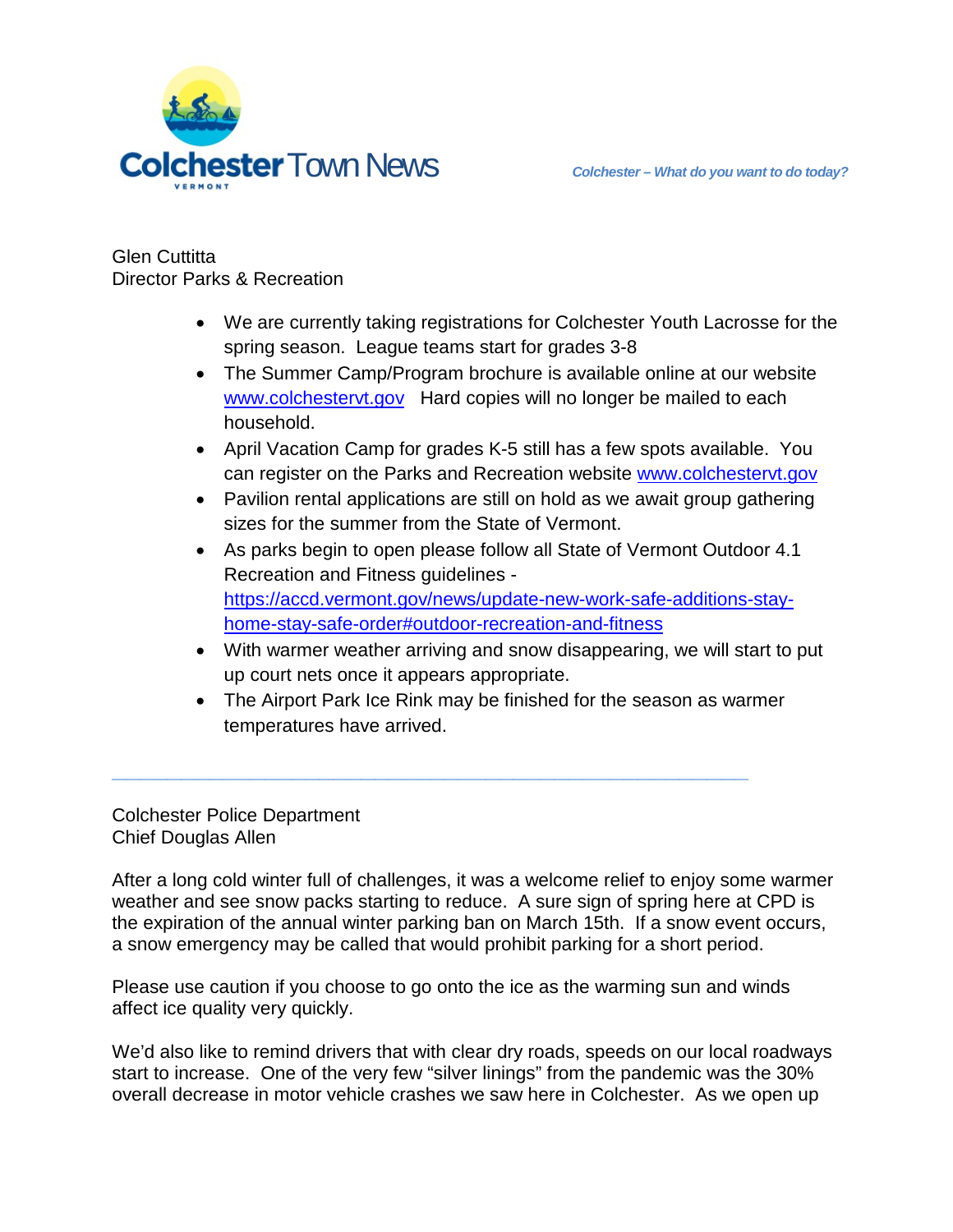

our community, we ask that everyone continue to drive safely, courteously, and attentively.

**\_\_\_\_\_\_\_\_\_\_\_\_\_\_\_\_\_\_\_\_\_\_\_\_\_\_\_\_\_\_\_\_\_\_\_\_\_\_\_\_\_\_\_\_\_\_**

Since February 11th, CPD has responded to 790 calls for service. These calls resulted in 35 arrests on 58 criminal violations including, Heroin Trafficking, Receiving Stolen Property, and Lewd and Lascivious Conduct, among others.

For more about Colchester Police Department visit http://colchestervt.gov/police or call (802) 264-5555.

#### **Upcoming Town Meetings**

**Agendas available at:** <https://clerkshq.com/Colchester-vt>

- **Planning Commission**: March 16 at 7:00 P.M. via Zoom:
	- [https://zoom.us/j/9359846003;](https://zoom.us/j/9359846003) Zoom Meeting ID: 935 984 6003:
	- Live stream: <https://www.youtube.com/playlist?list=PLljLFn4BZd2MtMV4SzmzYI6grkrjrcbym>

- Mail or email public testimony prior to the hearing [\(shadd@colchestervt.gov](mailto:shadd@colchestervt.gov) or Town of Colchester Planning Commission, 781 Blakely Road, Colchester, VT 05446)

- **Development Review Board:** Next meeting: April 14 at 7:00 PM via Zoom: https://zoom.us/j/9359846003; Zoom Meeting ID: 935 984 6003

- Live stream: <http://lcatv.org/live-stream-2>

-Mail or email public comments prior to the hearing (*lriddle@colchestervt.gov*) or Town of Colchester, c/o Development Review Board, 781 Blakely Road, Colchester, VT 05446) or participate at public comment periods during the Zoom meeting.

- **Recreation Advisory Board**: Next meeting: TBA

- **Conservation Commission**: 3rd Monday of the month. Next meeting: March 15, 2021 at 6:00 PM. Dial: 1-929-205-6099; Meeting ID: 940 0941 6919; Passcode: 291046

- **Library Board of Trustees**: Next meeting: March 18, 2021 at 4:30 PM. Dial: 1-929- 205-6099 Meeting ID: 915 3778 8889 Passcode: 167274.
- **Selectboard**: -Next meeting: March 23, 2021 at 6:30 PM. Attend via phone: 1-929- 205-6099; Meeting ID: 989 5883 0839; Passcode: 161599. Alternatively, send a note to TownManager@colchestervt.gov with "Citizens to be Heard" in the Subject and your name. As with in-person Citizens to be Heard, we ask that you SHARE YOUR ADDRESS. The email will be shared with the entire Selectboard prior to the meeting